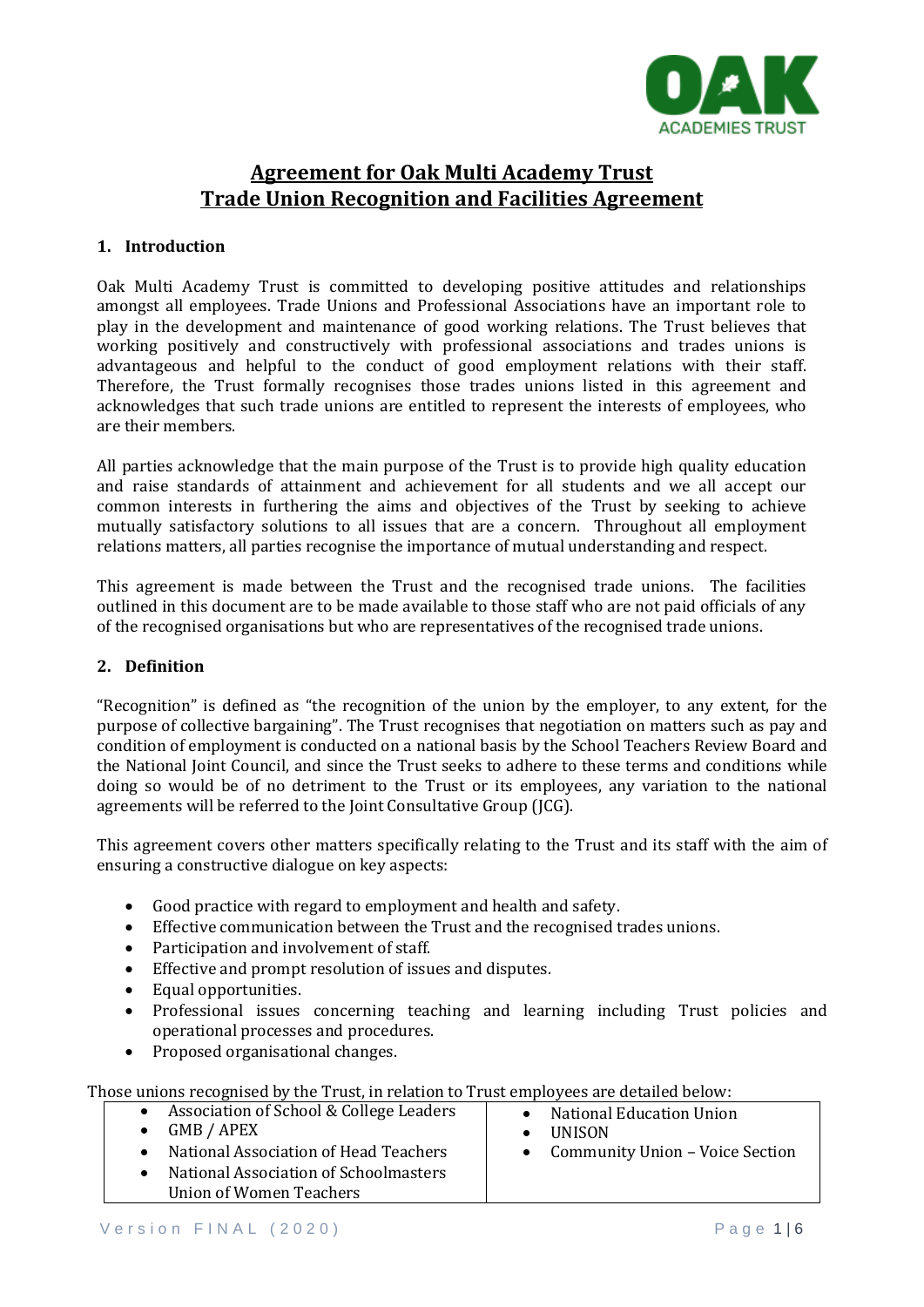

# **3. Principles**

The Trust and recognised trades union bodies:

- Acknowledge the positive advantages of maintaining the reputation of the Trust in respect of employment relations matters.
- Accept a joint and shared responsibility to conduct employment relations matters harmoniously.
- Are committed to resolving employment relations issues through consultation, negotiation and joint working bearing in mind both the spirit and intent of this agreement.
- Are committed to a regular and constructive dialogue on matters of joint interest.

The Trust will comply with all statutory obligations relating to trade unions and their members, including:

- The right to be accompanied at a grievance or disciplinary hearing by a work-colleague or trade union representative, in line with the current staff discipline policy.
- The right for the area representatives of the trade unions to be informed and consulted about redundancies if any employees were to be made redundant or have their contracts terminated and replaced with new terms.
- The right not to be subject to detriment or dismissal on grounds of trade union membership or approved activities.
- The right to reasonable time off to carry out trade union duties as in s168 and s168A of TULRCA and the ACAS Code of Practice.
- The right to have trade union subscriptions deducted directly from salary.
- The right to access appropriate information and documents relating to the Trust so that consultation and negotiation can be meaningful as in s181, TULRCA. Trade union representatives agree to treat such information with due sensitivity & confidentiality.

## **4. Facilities afforded to Trust Representatives**

Any elected representatives of the recognised Trades Unions referred to under Section 2, will be allowed reasonable time, to carry out duties on behalf of their members.

The Trust agrees to consider requests for time off from any employee who is an official of the Trade Union (within the meaning of s.119 of the Trade Union and Labour Relations (Consolidation) Act 1992 (the "Act")) or a member of the Trade Union so that the organisation can comply with its statutory duties to allow such time off under the Act.

Any requests for time off from employees within this clause must be made in line with the Trust's existing policies.

Where it is not reasonably practicable to give advance notice of such requests, the Trust will use its reasonable endeavours to accommodate such requests.

Where meetings are scheduled between management and representatives these will take place within the normal working day.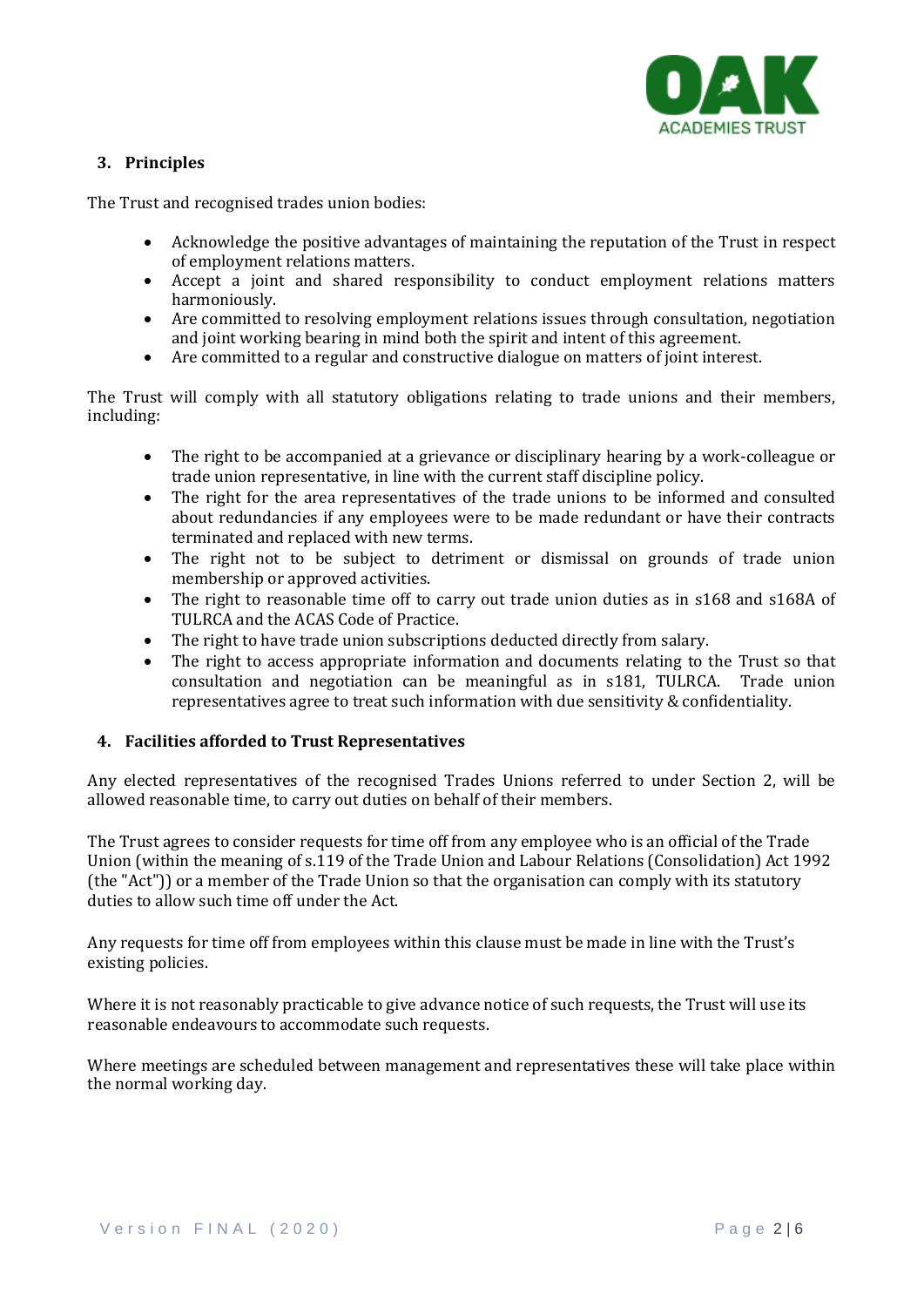

### **Other Facilities:**

The following is subject to an underlying principle that there is no disruption to the smooth running of the Trust.

- Provision of information about trade union membership for newly appointed staff, including allowing area, regional and national trade union officers to visit for recruitment purposes.
- The use of notice boards in staffrooms.
- The use of the telephone or email facilities provided that usage is within the professional usage standards, so long as this is not to the detriment of the Trust business and for local telephone calls only. Reasonable privacy will be afforded for telephone calls.
- The use of a room for private meetings with individual members after, or when necessary, during school hours.
- Where available, use of photocopying facilities with the cost of materials reimbursed by the recognised body.
- Access to appropriate documents relating to the governance and management of the Trust which will support the promotion of good employment relations.
- The right to arrange meetings for members on the Trust premises at lunchtime and after the end of the school day.
- Attend necessary training to enable the support of members.

## **5. Arrangements for Consultation**

The Trust recognises that meaningful consultation is in the best interests of all stakeholders and therefore supports a Joint Consultation Group (JCG) to facilitate this objective.

The JCG may consider all matters that affect staff, including health and safety issues set out in Regulation 4A of the Safety Representatives and Safety Committee Regulations 1977.

## **Membership:**

The JCG will comprise the following:

- The Chief Executive Officer, the Chief Finance & Operating Officer and the MAT HR representative.
- One representative from each recognised body with additional representatives in support depending on the needs of the Union and / or meeting content. These representatives should be elected Trust representatives supported by local and regional officers as necessary. It will be the responsibility of the recognised trade unions to notify the Trust Clerk of the names of its accredited Trust based representatives. Where there is no formally elected representative, an official from that Trades Union will be invited to attend.

#### **Structure and Attendees:**

Meetings will be chaired by the CEO or his/her nominated representative.

Where there is a specific matter to be discussed that requires attendance from a guest then this will be notified on the agenda. Such guests will attend for the relevant section of the meeting only.

The CEO will ensure admin support for the JCG meeting who will circulate agendas and minutes to all attendees.

#### **Meetings:**

There will normally be a maximum of four meetings per academic year; one each quarter and these will be scheduled at the beginning of each academic year. In circumstances where both parties agree that there is no requirement for the meeting then it will be cancelled and any agenda items carried forward to the next meeting. Meetings will be held within the normal working day.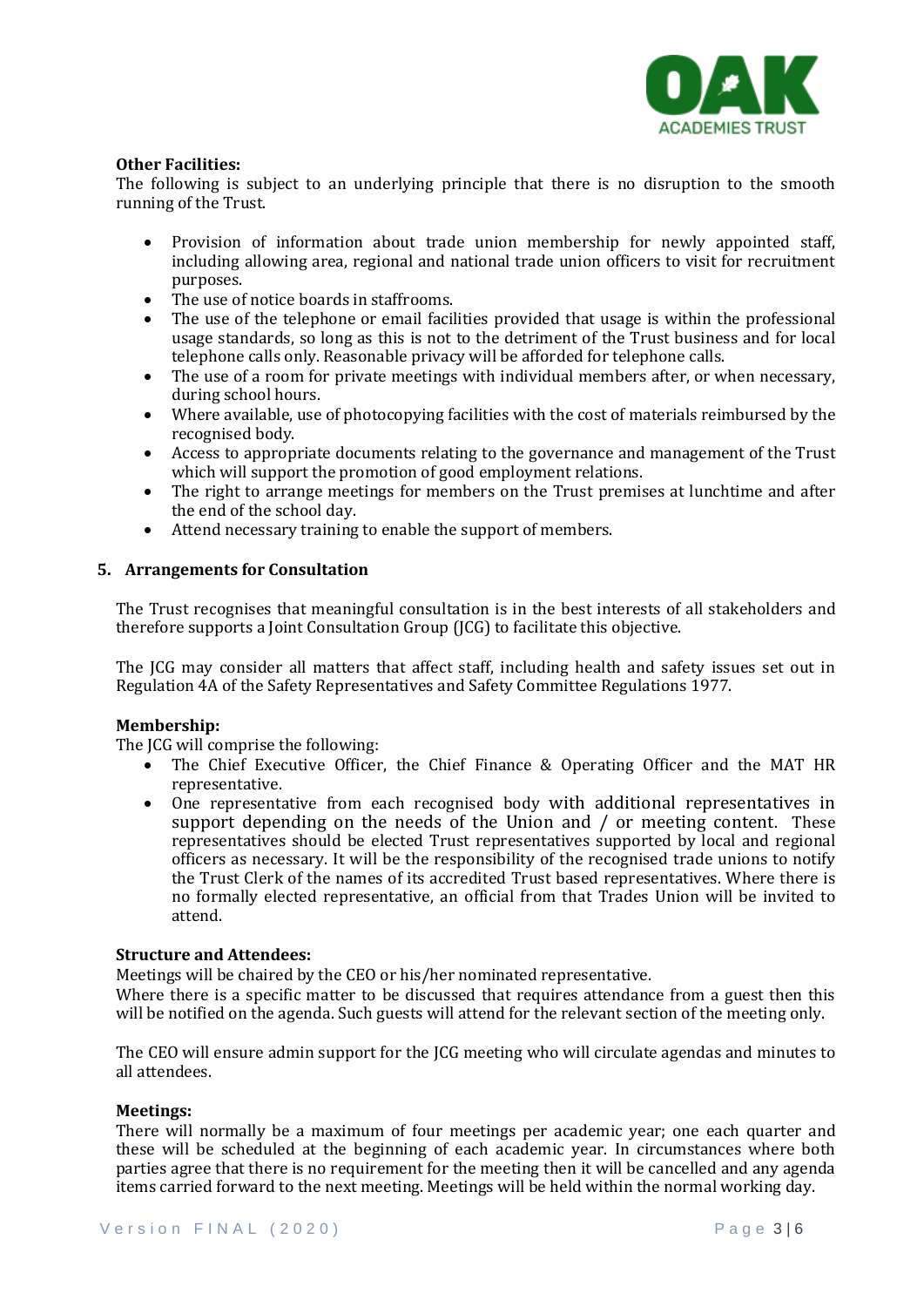

Urgent business may be notified to the Trust Clerk at any time and should an extraordinary meeting be required; this will be arranged within 10 working days.

Both parties to the JCG will be able to submit agenda items and these must be submitted to the admin support at least five working days prior to the meeting.

Draft minutes will be circulated for sign off within 10 working days of the meeting taking place.

#### **Quorum:**

The quorum for all meetings of the JCG shall be 2 members from the Trust, 1 member from 2 unions representing teachers and 1 member from 2 unions representing support staff.

## **Procedure for resolving disputes:**

The Trust and the trade unions agree that it is in the interests of all parties that consultation and negotiations are carried out expeditiously and with the aim of reaching an agreed settlement. In the highly unlikely event that agreement cannot be reached on collective issues, the Trust reserves the right to make decisions and take appropriate steps at its discretion. However, if the Trust and the trade unions cannot reach an agreement, the matter may also be referred to the Advisory Conciliation and Arbitration Service (ACAS) in order to seek resolution of the issue. Either party may determine that a matter is referred to ACAS for conciliation. Both parties may subsequently agree, where necessary, that a matter is referred to ACAS for arbitration.

#### **Review of JCG:**

The working and make up of the JCG will be reviewed annually by both parties once it has been in operation for a period of six months.

## **Continuation and review of Agreement:**

This agreement comes into effect on 1 September 2019. The agreement relating to the JCG and the Recognition Agreement may be reviewed at the request of either side or varied at any time by mutual agreement of all parties following discussion as an agenda item at a quorate meeting of the JCG.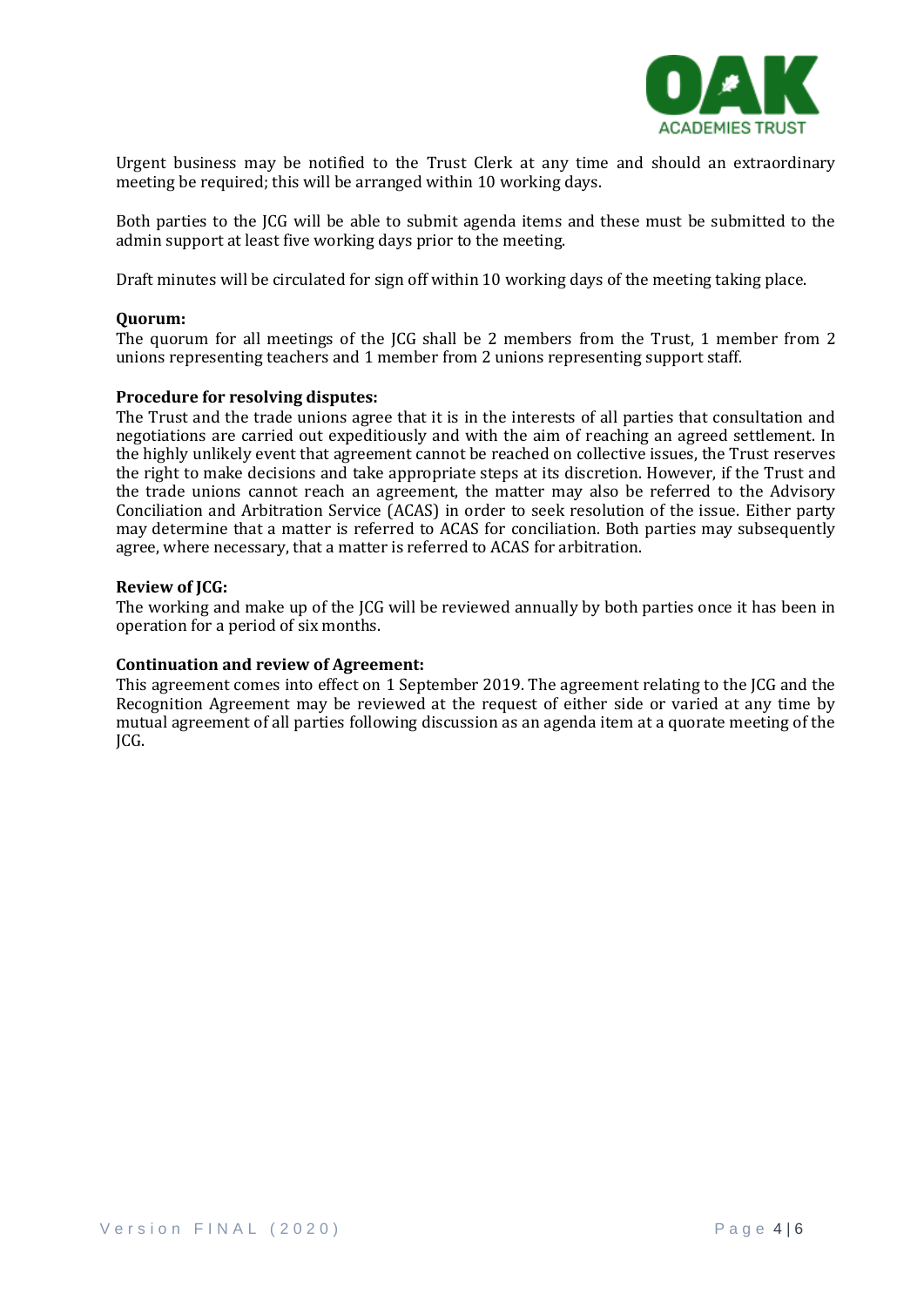

# SIGNED AND AGREED:

|                                                 | Signature | Date |
|-------------------------------------------------|-----------|------|
| <b>CHAIR OF TRUSTEES</b>                        |           |      |
| <b>CHIEF EXECUTIVE</b><br><b>OFFICER</b>        |           |      |
| <b>ASCL</b>                                     |           |      |
| <b>GMB / APEX</b>                               |           |      |
| <b>NAHT</b>                                     |           |      |
| <b>NASUWT</b>                                   |           |      |
| <b>NEU</b>                                      |           |      |
| <b>UNISON</b>                                   |           |      |
| <b>COMMUNTY UNION -</b><br><b>VOICE SECTION</b> |           |      |